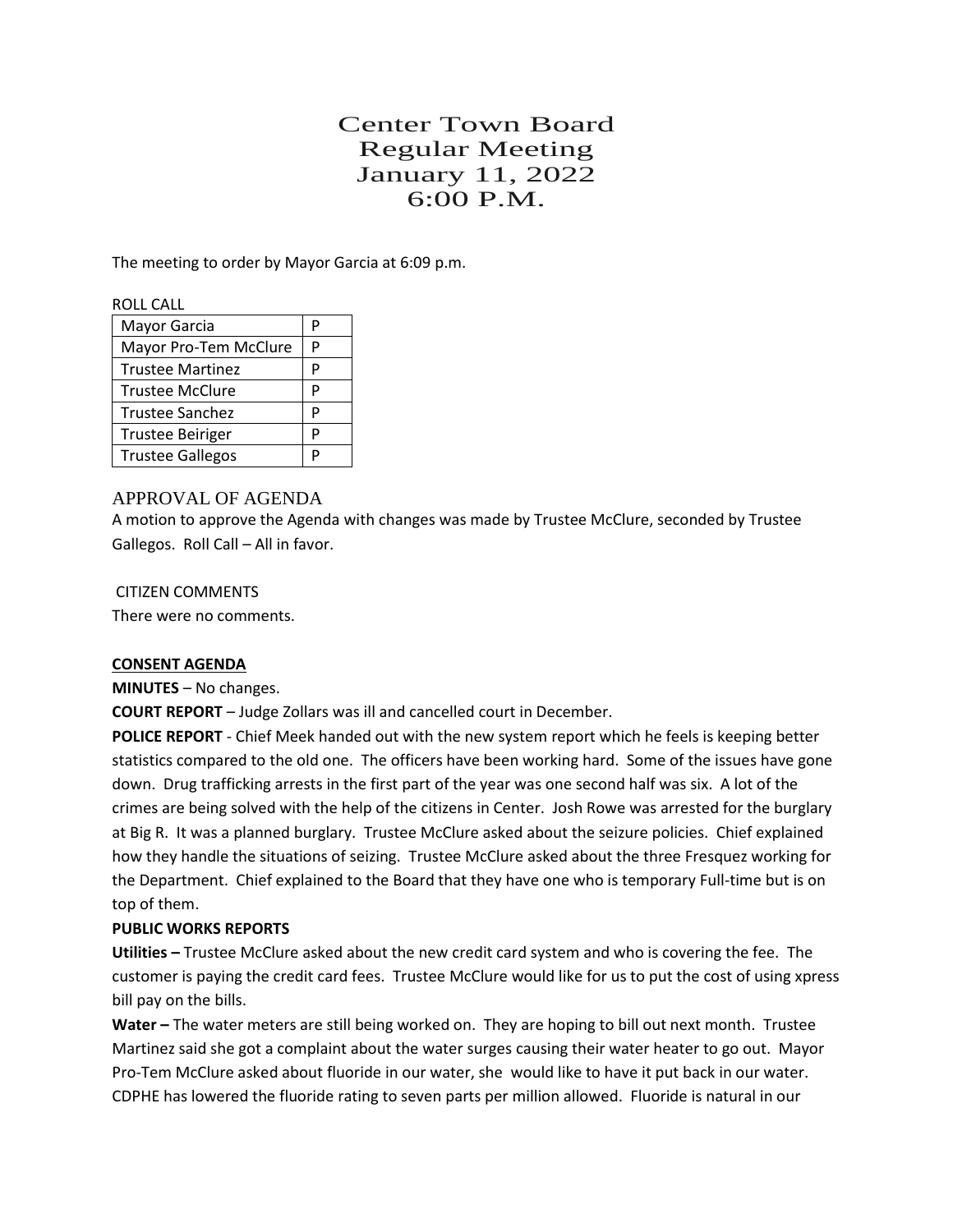water, the Town has .2 parts per million. Trustee Sanchez agrees with Mayor Pro-Tem McClure. Dave can research it and ask the community for input.

**Streets and Parks –**No questions were asked

**Building Report –** No questions were asked.

A motion to approve the consent agenda was made by Trustee Martinez, seconded by Trustee Sanchez. Roll Call – All in favor. Motion Carries.

**PAYABLES –** Trustee McClure asked about the payments to the School District, the Sanitation District, Jones Oil and a few others. A motion to approve the payables was made by Mayor Pro-Tem McClure, seconded by Trustee Gallegos. Roll Call – All in favor. Motion Carries

#### **MANAGERS REPORT**

**Weekly Payables** - Brian would like to have approval for Weekly Payables; Paula suggested that we go to a weekly payable system so that we are not behind. The Board had some concerns about the bills that would usually be questioned at a Board Meeting. A motion to have a trial test beginning this Thursday and next Thursday with the checks wanting to be issued and signed without them actually being issued or signed to see if this will work was made by Trustee McClure, seconded by Trustee Beiriger. Roll Call – All in favor. Motion Carries. If it works it will be approved at the next meeting.

**RWR- Douglas County – SLV Water** – Trustee McClure said before we write a letter that they need to review the issue. Trustee McClure said that he was under the impression that was using COVID money and that should not be done. Trustee McClure said that if we are going to do something that we need to do it correctly. Attorney Trujillo said that it can become sticky. Attorney Trujillo feels that we should write a straight forward letter without the mention of COVID funds. Attorney Trujillo will work with Brian on a letter that will be signed by the Mayor.

#### **NEW BUSINESS**

**Martin Palma- Properties** – Mr. Palma said that he had a problem with the water. In 2020 they closed his water and five of the rentals froze. Brian said that the Town would take care of the issues but that he would keep track of his costs. Brian said he told Mr. Palma to contact the Utility workers and if he couldn't afford it that if they had it at Big R we would purchase it. Mr. Palma brought in only one receipt. Brian said that he questioned the details on the invoice that he brought in for payment. Brian said that he feels there is no verifiable information. He brought in a receipt for 500 plus. Attorney Trujillo said that since there is a dispute in the amount owed and that he releases us from any liability. A motion to pay Mr. Palma \$2,500 based on his claim for damages and that he releases the Town from any further liability was made by Trustee McClure, seconded by Trustee Martinez. Roll Call – All in favor. Motion Carries. Mr. Palma wanted to bring to the attention that there was youth tagging up properties. Mr. Palma wanted to know if the Town would consider paying for damages or if the Town would do it themselves. The Board feels like it is something that they should think about doing. Mr. Palma spoke about his sewer line being broke. Mr. Palma said that Conley is breaking the sewer line. **Set Meeting Dates and Times for 2022** – A motion to approve the meeting dates and times for 2022 is

Second and fourth Tuesday at six p.m. unless there is a needed workshop and only one meeting in the